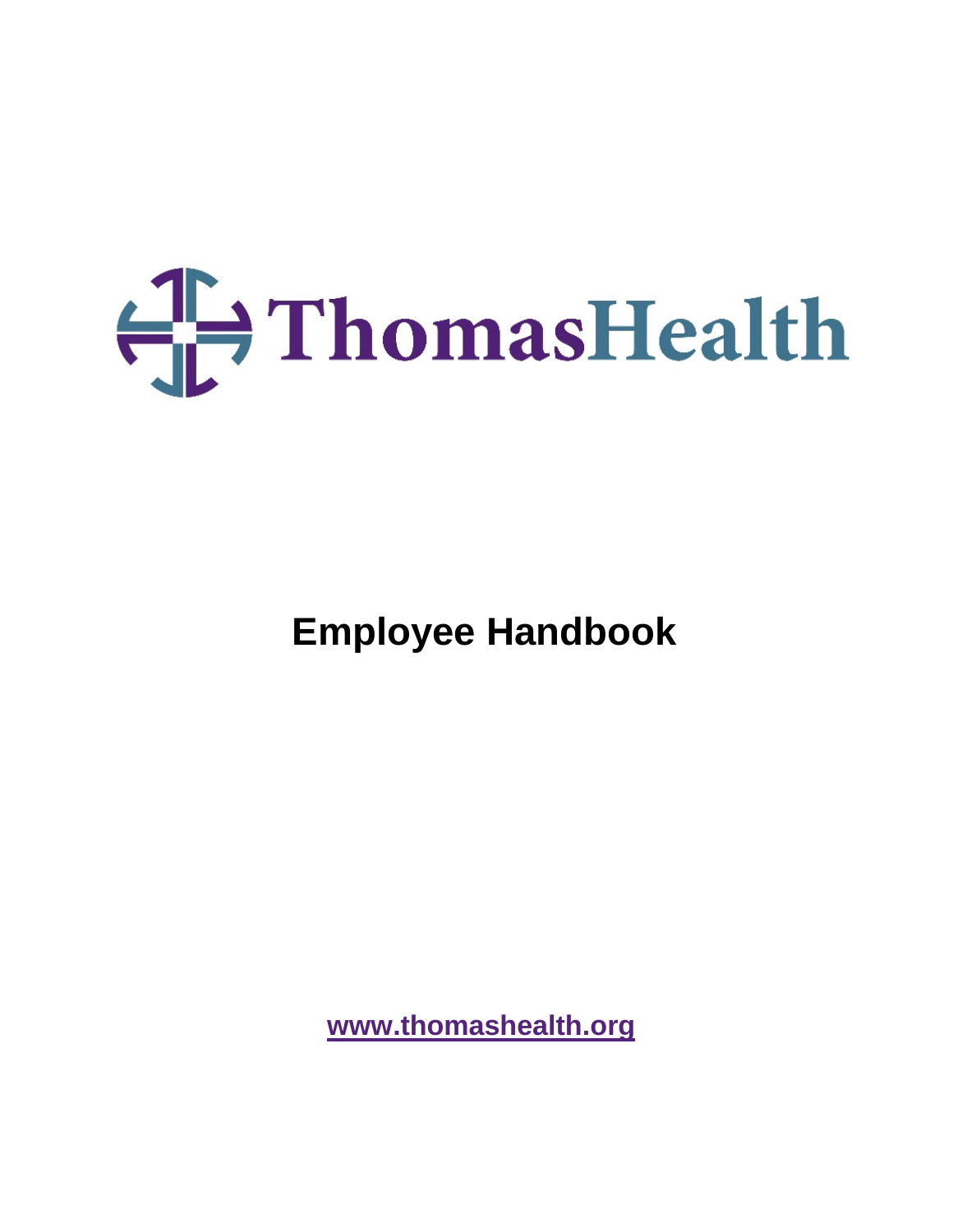# **TABLE OF CONTENTS**

| <b>INTRODUCTION</b>                            |                |
|------------------------------------------------|----------------|
| Welcome                                        | 1              |
| <b>Thomas Health</b>                           | $\mathbf{1}$   |
| <b>GENERAL INFORMATION</b>                     |                |
| Your Role as an Employee                       | 2              |
| <b>Customer Service</b>                        | 2              |
| At-Will Employment                             | 2              |
| <b>Equal Employment Opportunity Employer</b>   | $\overline{2}$ |
| <b>Management Rights and Responsibilities</b>  | 3              |
| Harassment/Sexual Harassment                   | 3              |
| Confidentiality                                | 4              |
| Background Check/Drug Screen                   | 4              |
| Fingerprinting                                 | 4              |
| <b>Tobacco Free Environment</b>                | 4              |
| Dress Code Policy                              | 5              |
| Grievance Procedure                            | 5              |
| Solicitation                                   | 5              |
| <b>Public/Social Media Communications</b>      | 5              |
| <b>ATTENDANCE</b>                              |                |
| <b>Attendance Control Policy</b>               | 6              |
| <b>Attendance Control Discipline Process</b>   | 7              |
| <b>EMPLOYMENT POLICIES</b>                     |                |
| <b>Employment Status</b>                       | 8              |
| <b>Probationary Period/Performance Reviews</b> | 8              |
| Job Postings/Transfers/Promotions              | 9              |
| <b>Employment of Relatives</b>                 | 9              |
| <b>Outside Employment</b>                      | 9              |
| Certification/Licensure/Registration           | 9              |
| Personnel Files/Personal Information           | 10             |
| Service Date/Seniority                         | 10             |
| <b>Telephone/Cell Phones</b>                   | 10             |
| <b>Employer Equipment</b>                      | 10             |
| <b>Reduction in Force</b>                      | 10             |
| Reporting of Injury                            | 11             |
| <b>Disciplinary Action</b>                     | 11             |
| <b>BENEFITS</b>                                |                |
| Jury Duty                                      | 11             |

| <b>JUIY DULY</b>               | ᆂᆂ |
|--------------------------------|----|
| Court Subpoenaed/Summons Leave | 11 |
| Funeral/Bereavement Leave      | 12 |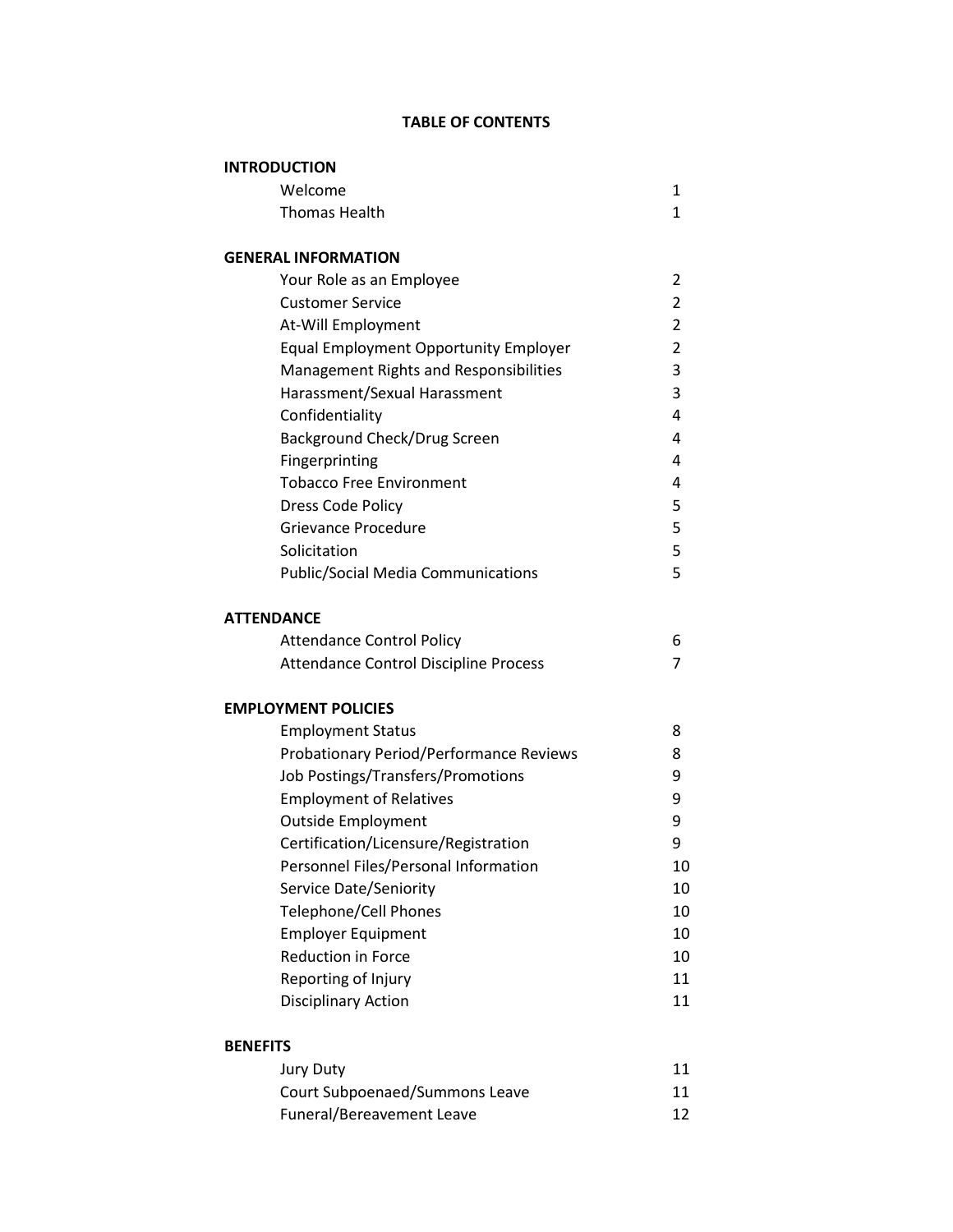| Insurance                     | 12 |
|-------------------------------|----|
| Wellness Program              | 12 |
| Retirement/401k               | 13 |
| Time Off                      | 13 |
| Parking                       | 13 |
| Cafeteria                     | 13 |
| <b>Wellness Center</b>        | 13 |
| <b>Thomas Family Pharmacy</b> | 13 |
| Lockers                       | 14 |
| Service Awards/Recognition    | 14 |
| Leave of Absence              | 14 |

#### **PAY POLICIES**

| <b>Recording Time</b>        | 14 |
|------------------------------|----|
| Arriving Early/Staying Late  | 15 |
| <b>Accuracy of Paychecks</b> | 15 |
| Pay Periods/Paydays          | 16 |
| <b>Payroll Deductions</b>    | 16 |
| Overtime                     | 16 |
| <b>Shift Differential</b>    | 16 |
| Weekend Differential         | 16 |
| Call Pay                     | 16 |
| Meal Periods                 | 17 |
| <b>Breaks</b>                | 17 |
| Resignation/Notice           | 17 |
| Payment of Final Wages       | 17 |
| Exit Interview               | 17 |
| <b>Employment References</b> | 18 |

#### **CONCLUSION**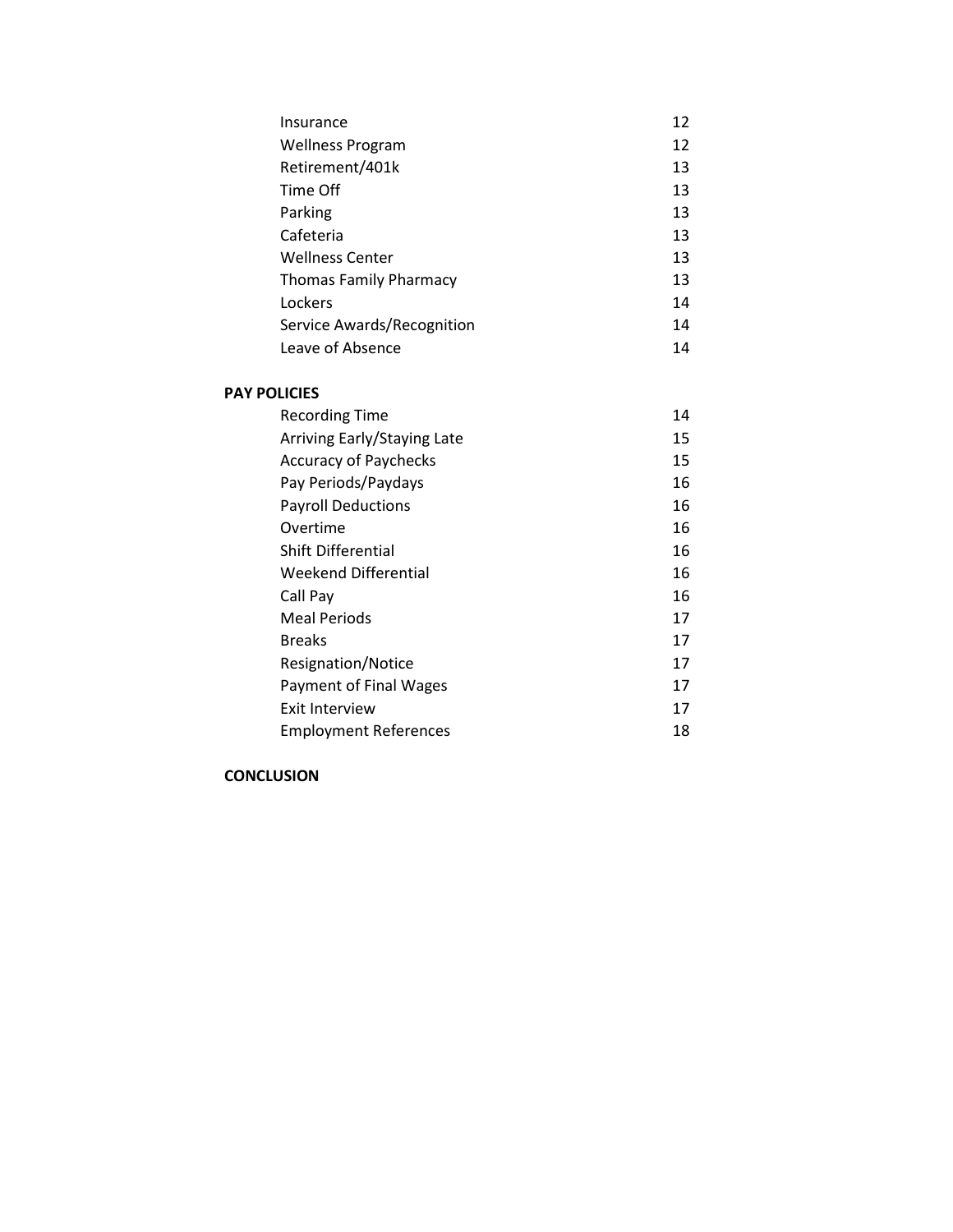# **INTRODUCTION**

## **Welcome**

Thomas Health welcomes you as an employee and team member of an elite group of health care workers dedicated to serving the health needs of the Kanawha Valley and surrounding communities. We sincerely hope your employment with Thomas Health will be a challenging, satisfying and rewarding experience. We take pride in our employees, as well as the services we provide and consider ourselves leaders in the health care field.

Please take the time to read this employee handbook carefully. It is an important communication for employees and management as well as a legal document. Although no employee handbook can anticipate every situation in the work place or answer every question about employment, this handbook is intended to cover the majority of the terms of your employment. This handbook, as well as the hospital policies, may be updated at any time. Please refer to the Intranet for the most recent handbook edition. Thomas Health policies may also be accessed via the hospital intranet.

# **Thomas Health**

Throughout this handbook, we will refer to Thomas Health. Please take note that this handbook covers employees comprised of Thomas Memorial Hospital located in South Charleston, Saint Francis Hospital located in downtown Charleston and Thomas Health Physician Partners with various locations throughout Kanawha and Putnam counties, all working together as Thomas Health.

Thomas Memorial Hospital opened on December 9, 1946. The hospital is named in honor of Sergeant Herbert J. Thomas, former resident of the City of South Charleston, who courageously gave his life in World War II in order to save his fellow comrades. For his heroism, the Congressional Medal of Honor was awarded posthumously. His portrait and medals are proudly displayed in the memory hall on the first floor leading to the clinical pavilion.

Saint Francis Hospital was founded in 1913 when the Most Reverend Bishop Patrick J. Donahue purchased the Laidley homestead at 333 Laidley Street. Three sisters of Saint Francis operated the hospital. During the years of the Depression and World War II, no patient was ever turned away. Bills were charged to "the Dear Lord", the designation of charity care. Drawing inspiration from Christ's healing love; Saint Francis Hospital continues to be in the forefront of meeting the healthcare needs of the community it serves. Saint Francis Hospital celebrated 100 years of healthcare in 2013.

Thomas Health Physician Partners was formed in 2012 and is a wholly-owned subsidiary of Thomas Health. THPP is a rapidly growing multi-specialty group consisting of physicians and midlevel providers serving throughout Kanawha and Putnam Counties. THPP areas of specialty include family medicine, internal medicine, orthopedics, general surgery, urology, oncological surgery, psychiatry, endocrinology, gynecology and obstetrics.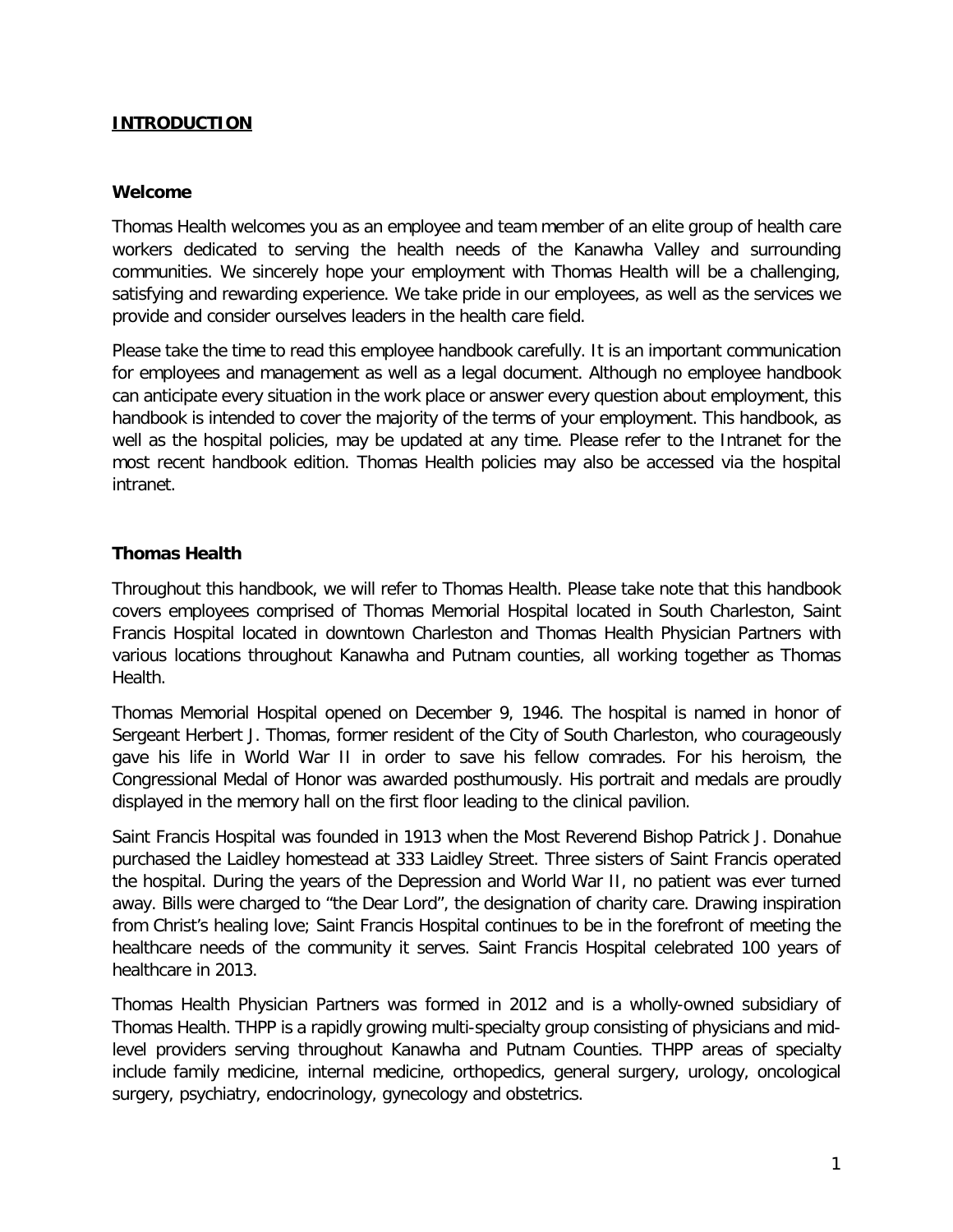Thomas Health was formed in 2007 to forge a partnership based on the strengths of two established hospitals – Thomas Memorial and Saint Francis and later adding Thomas Health Physician Partners. Forging these all together allows us to bring innovative and cost effective health care to Kanawha and the surrounding counties.

# **GENERAL INFORMATION**

#### **Your Role as an Employee**

Your job at Thomas Health is essential and is vital in providing quality patient care. It is important to remember that our patients are our customers. Employees are always expected to wear their name badge, inform patients of their name and job title and give a brief explanation of the procedure/task to be performed. Patients, families and visitors are the reason for our existence.

#### **Customer Service**

Thomas Health employees will be given initial customer service training in new employee orientation and annually thereafter. At Thomas Health, we use customer service skills to decrease patient anxiety and increase patient compliance which in turn improves our clinical outcomes and increases our patient satisfaction. All employees are expected to use their customer services skills in every interaction with all customers, including co-workers, vendors, patients, families, physicians, volunteers, etc.

# **At-Will Employment**

This employee handbook does not constitute an employment contract, either explicit or implied, or any other type of contract between Thomas Health and its employees. Employees of Thomas Health are considered "at-will", and therefore, either the employee or Thomas Health may terminate the employment relationship at any time with or without cause or notice.

#### **Equal Opportunity Employment**

It is a fundamental policy of Thomas Health not to discriminate on the basis of race, religion, sex, sexual orientation, gender identity, national origin, age, veteran status or disability, with respect to recruitment, hiring, training, promotion and other terms and conditions of employment.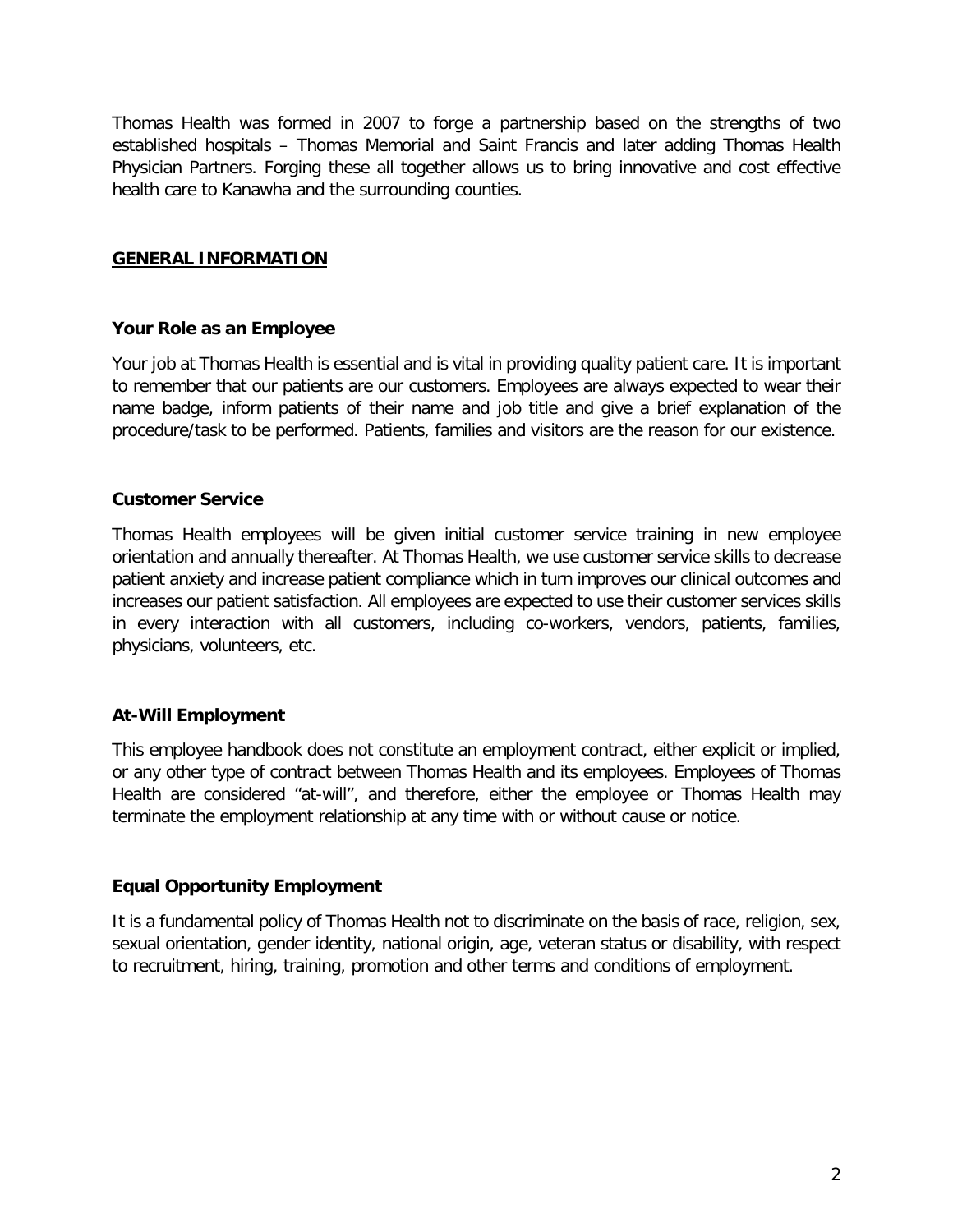# **Management Rights and Responsibilities**

Thomas Health has the exclusive right to exercise the customary functions of management including, but not limited to: the right to select, hire, promote, suspend, dismiss, assign, supervise and discipline employees; the right to determine and change starting times, quitting times, shifts and schedules; the right to transfer employees within departments or into other departments and other classifications; the right to determine and change the size of, composition of and qualifications of the work force; the right to establish, change and abolish its policies, practices, rules and regulations and to adopt new policies, practices, rules and regulations; the right to determine and modify job descriptions and performance standards; the right to determine and change methods and means by which its operations are to be carried out, and the right to assign duties to employees in accordance with the needs and requirements determined by the hospitals. Thomas Health reserves the right to modify the provisions of this handbook at any time.

# **Harassment/Sexual Harassment**

Thomas Health is committed to maintaining a working environment free from all forms of conduct which may be considered harassing, abusive, coercive, or disruptive. Harassment includes, but is not limited to, a demonstration of hostility or aversion towards an individual because of his or her race, color, creed, religion, gender, age, sexual orientation, national origin, disability, veteran status, marital status or other status protected by law.

Any employee found to have committed acts of harassment will be subject to appropriate discipline, up to and including termination. Thomas Health strictly prohibits and will not tolerate harassment in the workplace. Retaliation against any employee exercising a legal right, such as filing a complaint in good faith or providing information during an investigation, is also expressly prohibited, will not be tolerated and will result in disciplinary action, regardless of the disposition of the underlying complaint.

Sexual Harassment is defined as unwelcomed or unwanted advances, requests for sexual favors and any other verbal or physical conduct of such nature when:

- (1) Submission to such conduct is made either explicitly or implicitly a term or condition of an individual's employment;
- (2) Submission to or rejection of such conduct by an individual is used as the basis for employment decisions affecting such individual; or
- (3) Such conduct has the purpose or effect of unreasonably interfering with an individual's work performance or creating an intimidating, hostile, or offensive work environment.

Thomas Health requires immediate reporting of all incidents of harassment, regardless of the offender or of the offender's relationship with the hospital. Individuals who believe they have been subjected to harassment should report the incident to their immediate supervisor. If, for any reason, an employee cannot discuss the situation with their supervisor, they should contact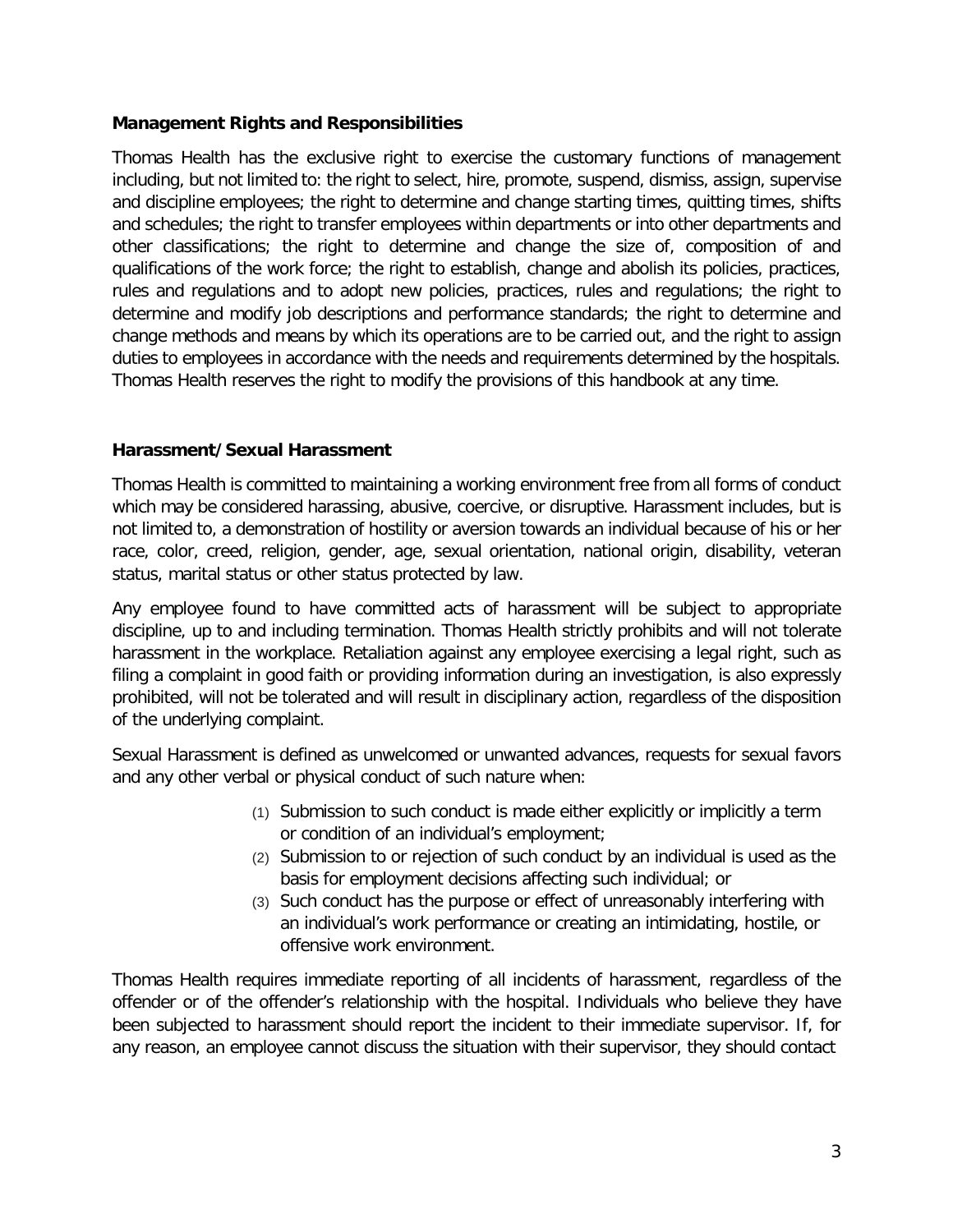the Vice President of Human Resources directly. All complaints, discussions, and resolutions should be documented and filed with the Human Resources Department. Complaints will be promptly and thoroughly investigated so that, where appropriate, remedial action can be taken.

# **Confidentiality**

Thomas Health has a legal and ethical responsibility to safeguard the privacy of all patients and to protect the confidentiality of the patients' health information. In addition, the confidentiality of Thomas Health operations, including information related to human resources, payroll, finance, internal reporting, computer and information systems, research initiatives, and communications, strategic planning and management, must also be preserved.

In the course of your employment with Thomas Health, you may be given access to this type of confidential information. You may use this information only when it is necessary to perform your job related duties. You must not disclose or discuss any confidential information with others, either in the work area or outside in the community, including friends, family or co-workers, who do not have a need to know.

# **Background Check/Drug Testing**

It is the policy and practice of Thomas Health to conduct a background check on all applicants considered for employment. This background check includes criminal records, employment history, education and credential verifications, OIG/FACIS III checks and sex offender registries, etc. After an offer of employment has been made, a drug test is also required. Future drug tests may be administered for reasonable suspicion.

Falsification, fabrication or omission of information on the employment application, or refusal to submit to a drug screen may result in disciplinary action, up to and including termination.

# **Fingerprinting**

In addition to the background check/drug test, working in certain areas within Thomas Health may require you to be fingerprinted through WV Cares, the WV State Police and/or FBI. Failure or refusal to complete this step of the employment process may result in disciplinary action, up to and including termination.

# **Tobacco Free Environment**

Smoking, or tobacco use including vaping and electronic cigarettes of any kind is not permitted on any property of Thomas Health. This policy includes employees, physicians, contractors, vendors, visitors and patients. A tobacco free environment supports our mission of protecting the health of the community while promoting and supporting a community culture of healthy living.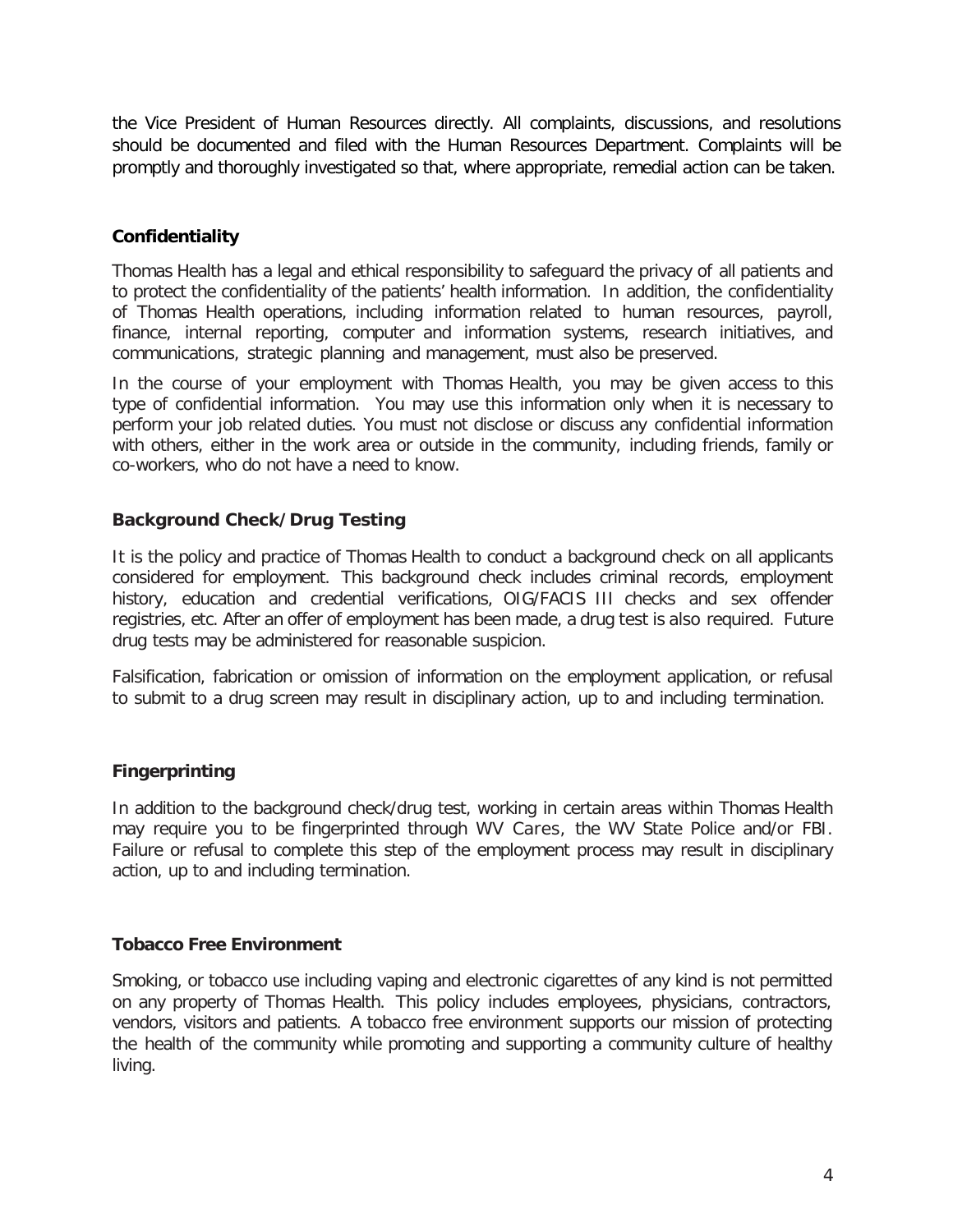#### **Dress Code Policy**

Employees of Thomas Health are required to comply with the Dress Code Policy. This includes reporting for work in a clean, hygienic, presentable manner. Employees are required to wear their name badges at all times. Extremes in dress, grooming, jewelry and/or poor personal hygiene are strictly prohibited while at work. Visible body piercings and tattoos, other than earrings, are prohibited. Individual departments may have additional guidelines regarding dress code. Please check with your Department Manager. Failure to adhere to the dress code may result in disciplinary action, up to and including termination.

#### **Grievance Procedure**

From time to time, differences of opinion may develop between employees and their supervisors. The majority of these differences can be resolved in the normal course of daily operation. Thomas Health has a formal grievance procedure to address any problems that cannot be settled between the employee and supervisor to their mutual satisfaction. Employees must initiate the grievance procedure according to policy and within five working days of the issue to be grieved. Please refer to the Thomas Health Grievance Procedure Policy.

#### **Solicitation**

Thomas Health has a strict policy on solicitation. All employees are strictly prohibited from engaging in any form of solicitation in any work area during work time. Solicitation includes, but is not limited to: the distribution of literature of any kind, the sale of goods or services, or the posting of signs/flyers/announcements not related to the function and operation of the hospital. Violation of this policy may subject employees to disciplinary action, up to and including termination.

#### **Public/Social Media Communications**

Thomas Health employees, unless otherwise specifically instructed, are not authorized and therefore are prohibited from (1) speaking on behalf of Thomas Health and/or (2) disclosing or verifying any patient protected health information. This prohibition extends to all communications and public forums, including internet or social media/networking sites. Social medial/social networking includes, but is not limited to, sites such as Facebook and Twitter, YouTube video or postings, chat rooms, personal blogs and other similar forms of online communications, journals, diaries or personal newsletters.

Employees are personally responsible for what they communicate in social media. Such postings may reflect negatively on Thomas Health regardless of whether there is a direct reference to the organization or the employee's affiliation with the organization. Although Thomas Health,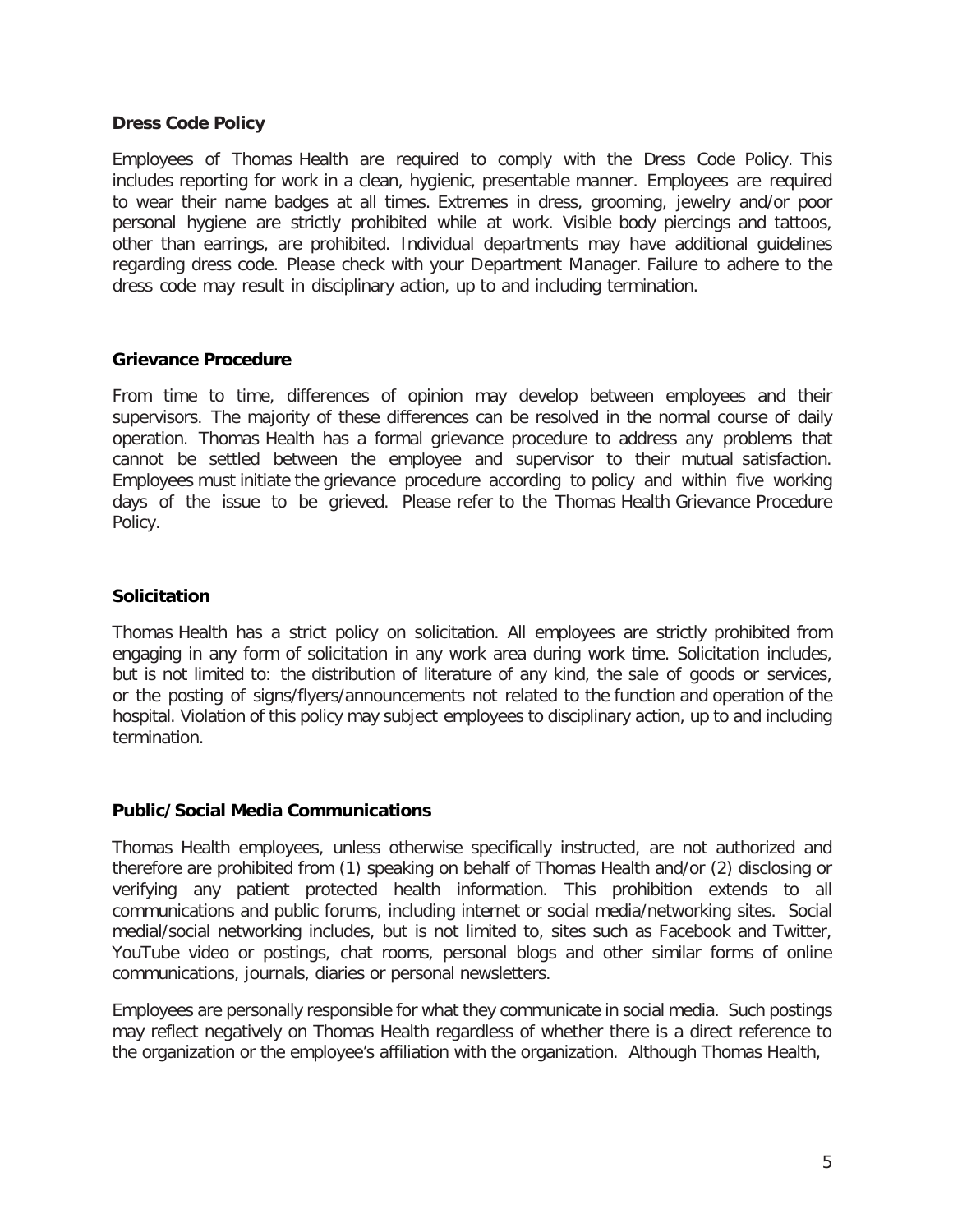in the normal course, does not monitor the social media posts by employees, if it comes to the attention of Thomas Health that an employee has posted something that is disparaging, harassing, inciting of violence, or contrary to the mission or core values of the organization in such a manner that calls into question the ability of the employee to meet the requirements of their position (which includes being respectful and collegial), or that is discriminatory with regard to race, religion, national origin, gender, disability, age or any other protected class, then Thomas Health reserves the right to impose discipline up to and including termination of employment.

# **ATTENDANCE**

# **Attendance Control Policy**

Thomas Health jobs are interdependent and failure to report to work on time often delays the departure of another employee. Absenteeism and tardiness may seriously disrupt the flow of work and can cause an extra burden to co-workers. In an effort to ensure adequate staffing and to provide corrective action when deemed necessary by management, Thomas Memorial Hospital, Saint Francis Hospital and Thomas Health Physician Partners (THPP) utilize an Attendance Control Policy.

Each employee must physically be present at their work area prior to clocking in or out of the ADP system. Clocking in/out for another employee is subject to discipline up to and including termination for both parties involved.

Two unexcused absences within a twelve month period will result in termination of employment. Two no show/no calls will result in termination of employment. These will both be considered a voluntary resignation and will be processed as such. The employment relationship will be considered as voluntarily severed by the employee.

#### **For the purpose of the Attendance Control Policy, the following terms are defined:**

#### **Occurrence:**

- Any single period of absence excused/unexcused (including sick time or suspension, unpaid sick time, failure to attend mandatory educational offerings, etc.) regardless of duration. This excludes approved funeral, vacation, holidays, jury duty, lost time due to compensable injuries, a shift on which an employee is sent home by Employee Health due to work-related illness or injury, military leave, or any leave protected under FMLA.
- Three tardies and/or three occasions of failure to clock in/out or a combination of these will equal one occurrence.
- If an employee does not work their regularly scheduled shift the day before, the day of, or the day after a hospital recognized holiday or the day before/after a scheduled day off, this incident will result in two occurrences of absence.
- Each occasion of failure to call in within the designated time frame equals one occurrence. If the employee does not report for the shift, it will be considered an unexcused absence.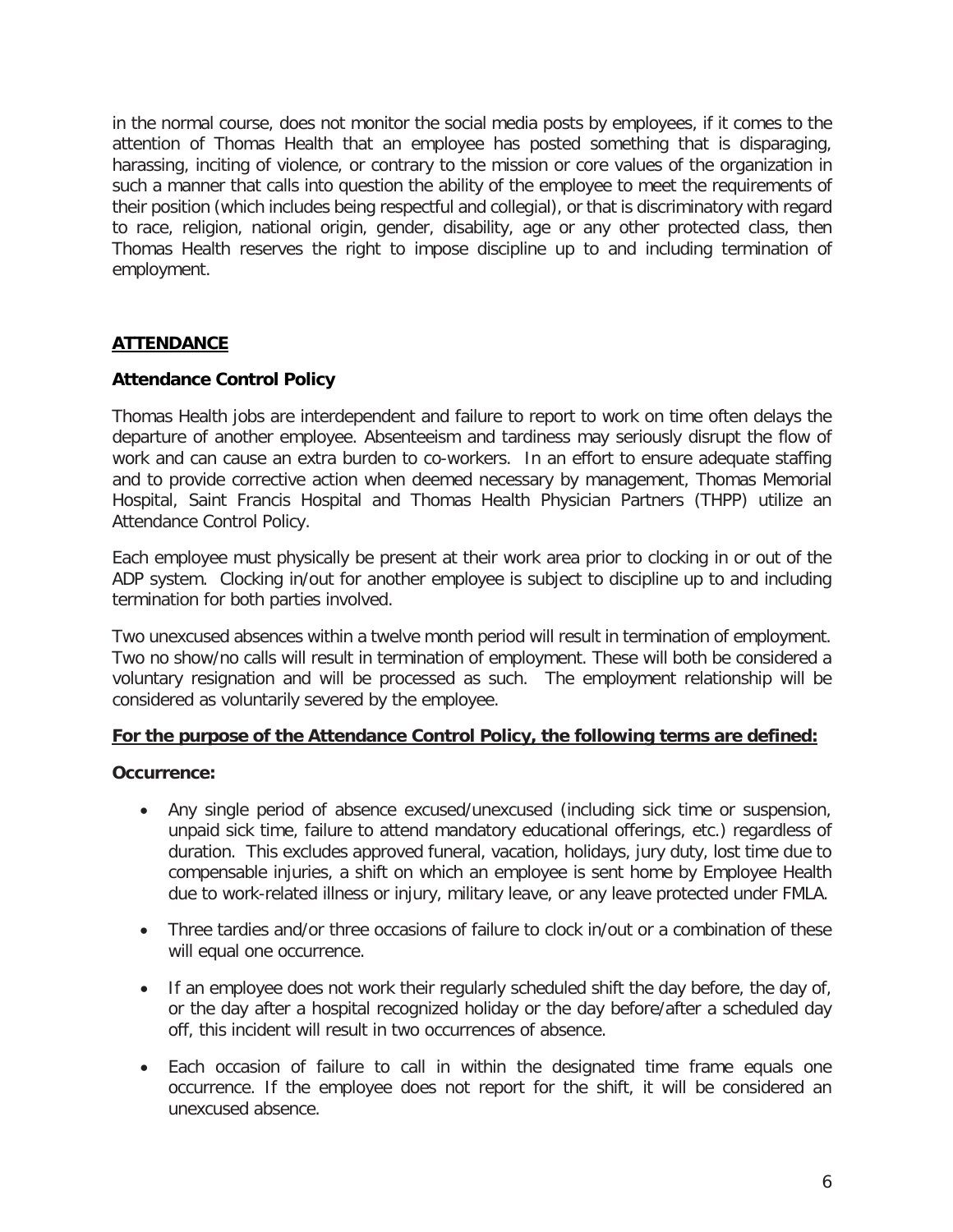• If an employee reports to work and leaves before the end of shift due to non-work related illness/injury, the hours will be counted as an occurrence.

**Excused Absence:** An excused absence will be granted only in situations which make it extremely difficult or impossible for the employee to report for work as scheduled. If an absence is to be excused, employees will be expected to notify their Department Manager of any impending absences as far in advance as possible of the time assigned for reporting for work, and no less than the designated time frame. For Nursing personnel, refer to HR Policy "Nursing Staffing Procedure Guidelines" for definition of appropriate call-in times. Non-nursing employees working day shift are to report their intent to be absent no less than one hour in advance of their normal start time and no less than two hours in advance for employees working evening and night shifts. Excused absences are not to be interpreted as a means to extend a vacation or for time off that the employee would not otherwise be entitled.

**Unexcused Absence:** Unexcused absences occur when the employee fails to timely notify their supervisor of their intent to be absent or when the absence was controllable and could have been avoided. Two unexcused absences within a 12 month period will result in termination of employment. As stated above, an unexcused absence will count as an occurrence.

**Tardy:** When an employee fails to report to work or clock in within seven (7) minutes after their scheduled start time, without prior approval from management.

# **Attendance Control Discipline Process**

**Step 1** – Verbal Warning: If an employee has three occurrences within a six month period of time (or less), they will receive a verbal warning (documented in Performance Manager).

Note: The date of the first occurrence starts the initial six month period. The date the counseling is reviewed with the employee starts the next six month period.

**Step 2** – Written Warning: If the employee has three additional occurrences within the following consecutive six month period of time (or less) after the verbal warning, they will receive a written discipline, documented in Performance Manager.

**Step 3** – Suspension: In the event of three additional occurrences within the following consecutive six month period of time (or less) following the written disciplinary action, the employee will be suspended without pay for a total of 24 hours. The department manager will inform the employee and document in Performance Manager that if absenteeism/tardiness continues and the employee has two more occurrences within the next six month period (or less), the employee will be terminated.

**Step 4** – Termination Employees having two additional occurrences within the following consecutive six month period (or less) following a suspension without pay will be terminated. This process will be documented in Performance Manager and discussed with Human Resources prior to the discipline.

Employees with attendance issues are expected to correct these issues on a sustained basis. Employees who improve their attendance beyond the time periods in these guidelines, then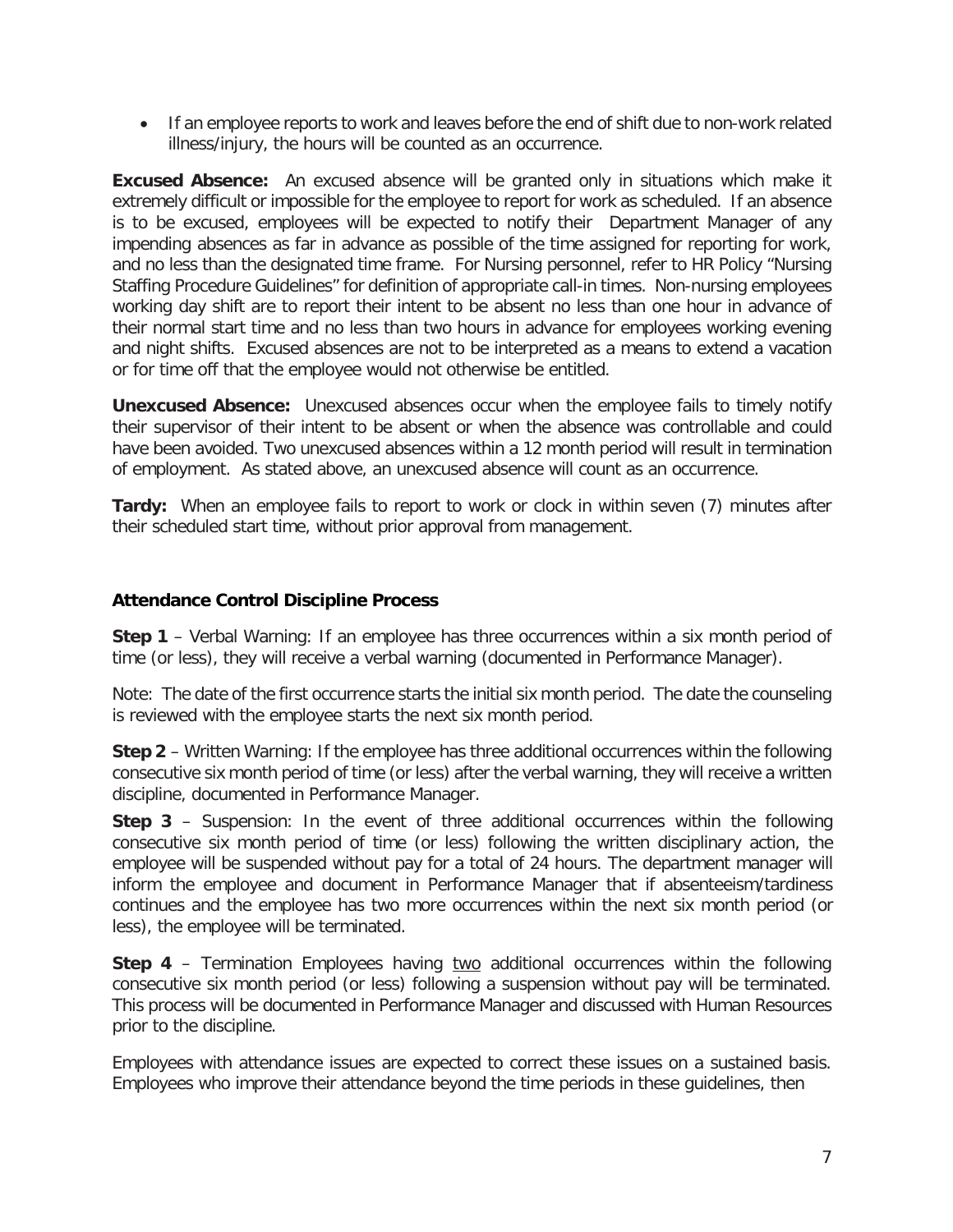lapse back into further absences, may be brought back into the process at the appropriate discipline level, as determined by consultation between the Department Manager and the Vice President of Human Resources.

It is the responsibility of each Department Manager to regularly review the overall attendance record of each employee in the department and to assure the corresponding level of attendance is maintained. Attendance issues must be addressed appropriately and timely by the Department Manager.

# **EMPLOYMENT POLICIES**

#### **Employment Status**

Thomas Health recognizes the following employee categories:

- **Full Time** Full time employees are scheduled to work a minimum of 32 hours/week on a regular basis for no definite term. Full time employees are eligible for benefits.
- **Part Time** Part time employees are scheduled to work between 16 and 24 hours/week on a regular basis for no definite term.
- **Temporary** Temporary employees are hired for an assignment of limited duration. Temporary employees have no specific assignment or guarantee of hours.
- **Per Diem (PRN)** Per Diem Employees agree to a certain schedule with no guarantee of hours.

#### **ProbationaryPeriod/PerformanceAppraisals**

Thomas Health has a probationary period of six months for new employees. This probationary period gives the employee time to become accustomed to the duties required of them and gives the employer time to evaluate the work of the employee and make any suggestions for improvement. The probationary period does not affect the employee's at-will status, and during the probationary period and at any time thereafter, you may resign with or without explanation and Thomas Health may terminate your employment with or without explanation.

An appraisal and initial skills checklist will be done after three months to assess your performance. Thomas Health managers will informally evaluate and monitor the performance of their employees on a continuous basis. All employees are required to meet certain annual educational requirements and competencies. It is **the employee's responsibility** to keep their education, competencies, license/certifications and any other requirements up-to-date. Failure to do so may impact the employee's eligibility for continued employment.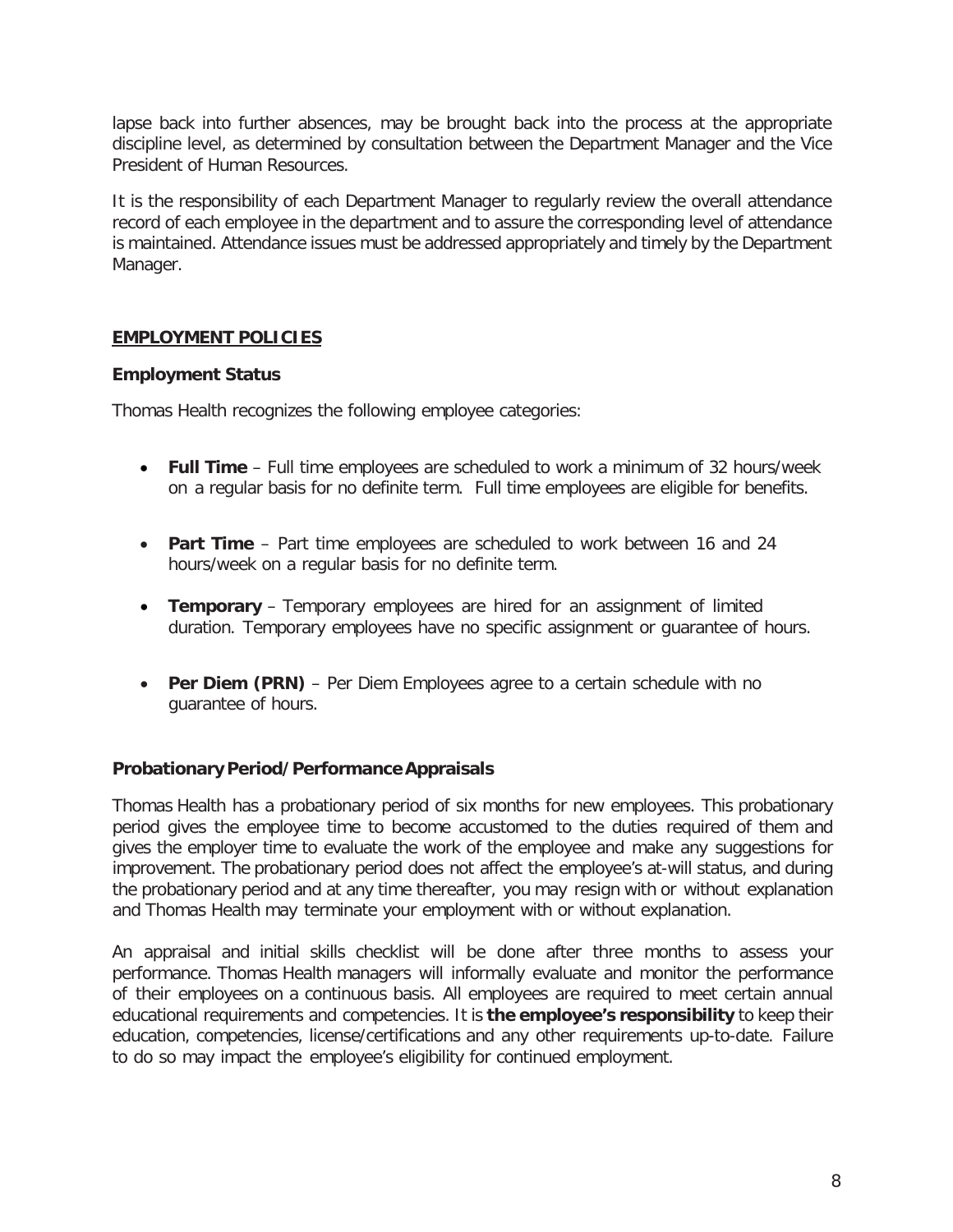### **Job Postings/Transfers/Promotions**

Thomas Health utilizes an online system for internal and external job openings and applicants. Thomas Health gives first consideration for transfers, change of status, and promotions to its current employees who apply timely for job openings. Newly approved positions are "open" for current employees for a period of five days. After this five day period, current employees may apply and be considered with outside employees.

Employees performing satisfactorily in their present position who have not had a written, suspension, last chance agreement disciplinary action or placed in a work improvement plan within the previous 12 months are eligible to apply for a transfer. Employees must have been in their present position for at least one year prior to applying for a transfer outside of their department or with another manager. The employee must meet all requirements of the job. Graduate nurses are required to stay on their floor/unit for one year after completing their orientation before applying for a transfer.

Although job qualifications, work performance/attendance and discipline are the primary factors in determining job advancement, seniority may be the deciding factor when all other factors are equal. Employees are expected to notify their current manager when applying for another position within the hospital.

Certain areas of the hospital have additional requirements such as fingerprinting and background checks that must be done before an employee may transfer. Management retains the right at all times to fill a job with the candidate deemed to be the most qualified, whether internal or external.

#### **Employment of Relatives**

Thomas Health does not prohibit related employees from working at the same hospital or in some circumstances, in the same department. However, related employees will not, under any circumstances, be allowed to supervise one another.

#### **Outside Employment**

Thomas Health does not prohibit employees from accepting employment outside the hospital. Employment outside Thomas Health must not compromise an employee's loyalty to Thomas Health, or compromise their ability to complete their job assignments or report to work as scheduled.

#### **Certification/Licensure/Registration**

Certain positions require the employee to achieve and maintain professional certification licensure, and/or registration. It is the responsibility of the employees to meet such standards. Employees allowing their required certification, license, or registration to lapse or expire are subject to disciplinary action up to and including termination. It is the employee's responsibility to maintain current licensure and certifications.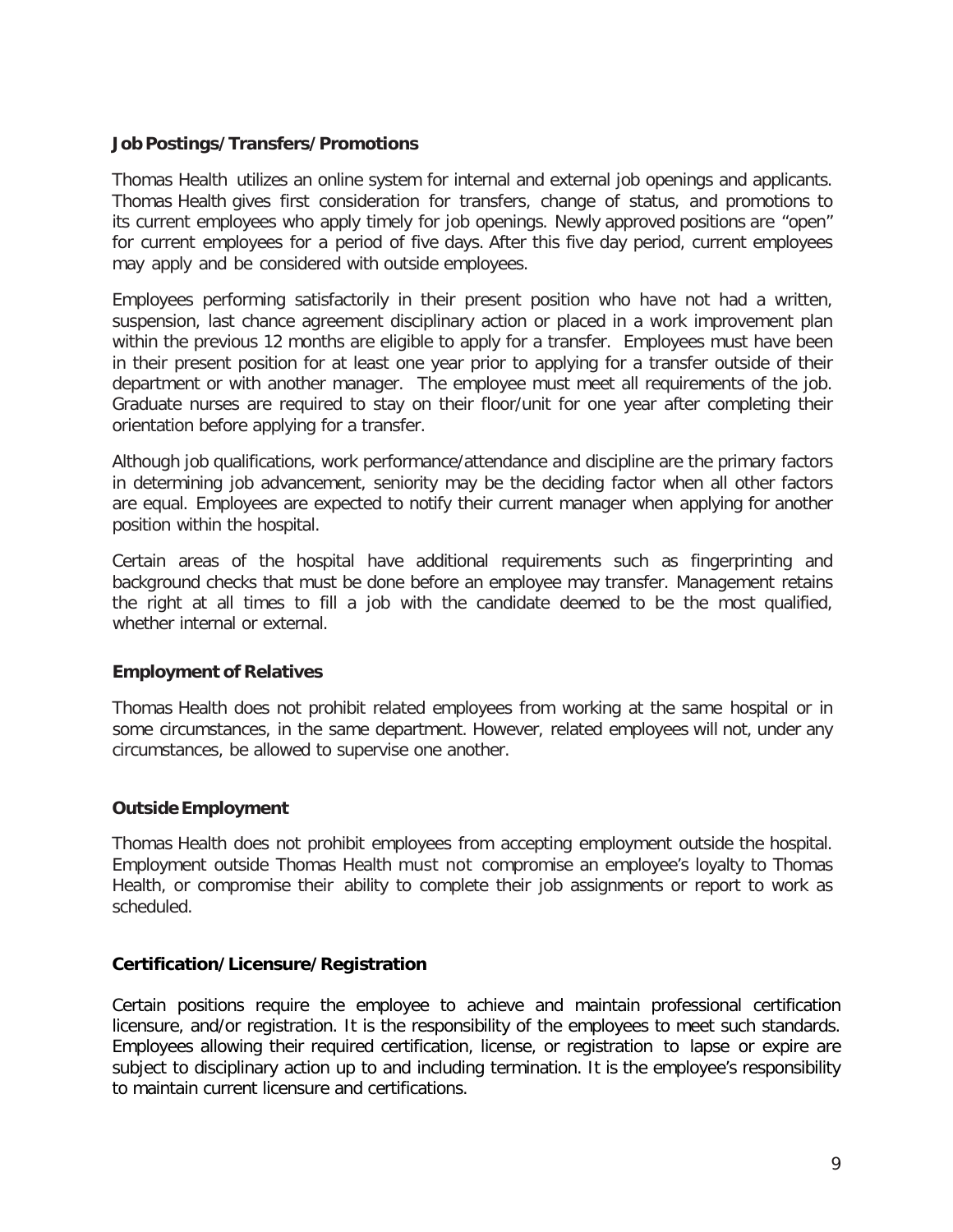#### **Personnel Files/Personal Information**

Thomas Health retains personnel files on each employee. Personnel files are business records of the hospital and are the property of Thomas Health. Upon request from an active employee, the Vice President of Human Resources may agree to schedule an appointment to review some or all of the contents of the employee's file with the employee.

For various reasons, it is important that your personnel file contain up-to-date personal information including address, telephone number, name, emergency contact, etc. It is the responsibility of the employee to keep this information updated in the ADP system.

#### **Service Date/Seniority**

Your service date serves as your seniority date with regard to timely vacation requests, schedules, transfers etc.

#### **Telephone/Cell Phones**

Personal phones are for use on meal breaks and approved work breaks. Employees should not use their phones for personal use (calls, texts, music, internet, etc.) during work time. Employees not following these guidelines are subject to disciplinary action, up to and including termination.

#### **Employer Equipment**

Thomas Health employees are provided with and have access to a wide variety of equipment and devices in order to perform their job duties. Thomas Health employees are cautioned that they should have no expectation of privacy regarding the use of any employer provided tools or equipment, including, but not limited to, electronic devices such as computers and communication systems. Use of any such equipment may be monitored or audited at any time by Thomas Health.

#### **Reduction in Force**

If it becomes necessary to implement a reduction in hospital staff, Administration will implement the precise reduction plan called for at the time in question. An employee's history of discipline and/or performance issues may be taken into account in determining what workforce composition is best suited to providing quality care to the patients. Employees affected by economic reductions in force which are not related to discipline or poor work performance are welcome to apply for future job openings.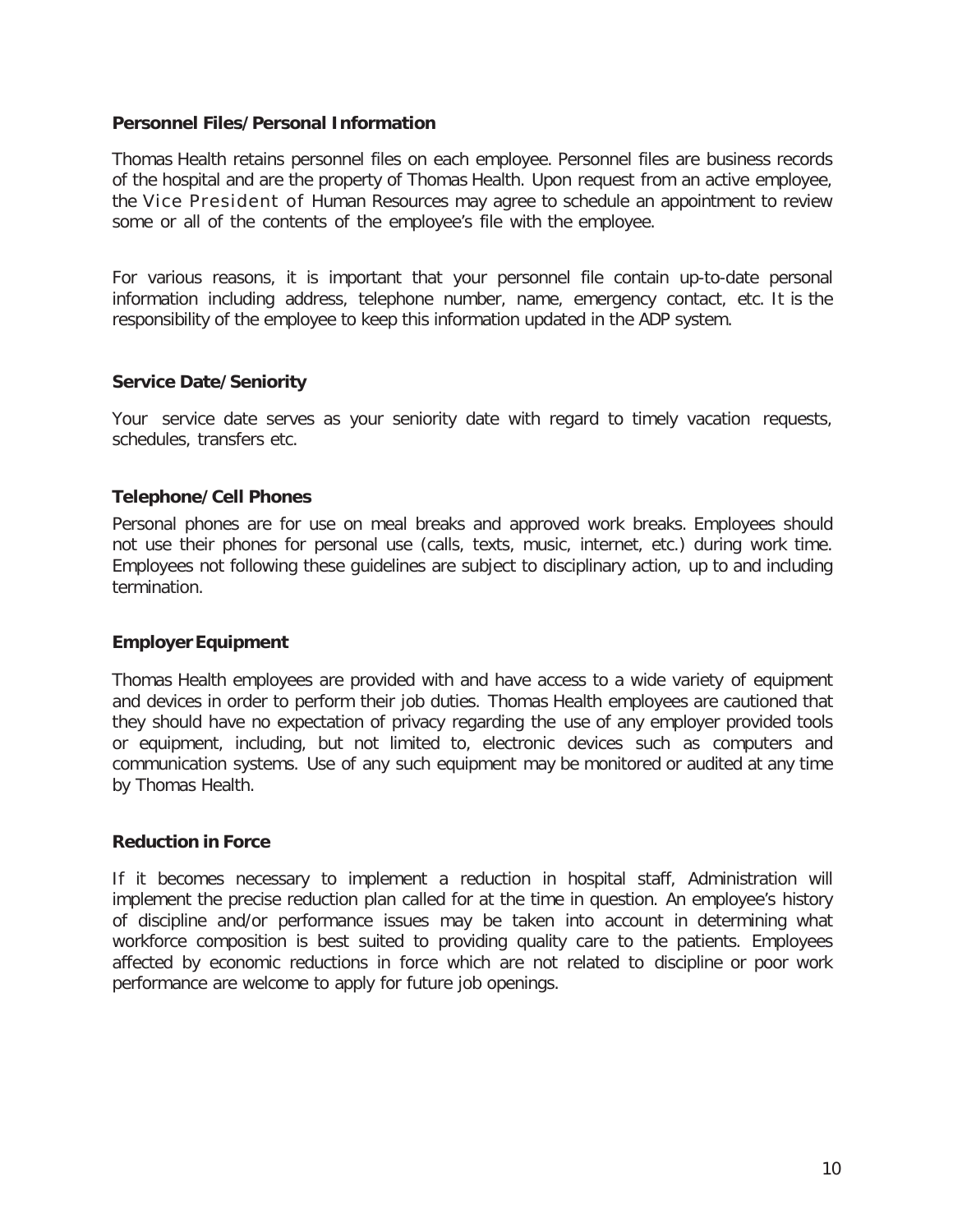# **Reporting of Injury**

It is mandatory for any employee who is injured at work to immediately or as soon thereafter as possible, report to Employee Health or the Nursing Supervisor. The employee is required to complete an occurrence report per the Occurrence Reporting System Policy. Failure to comply with the above may result in disciplinary action.

#### **Disciplinary Action/Corrective Feedback**

The management of Thomas Health will develop, implement and enforce reasonable policies, procedures, rules and regulations to increase or maintain efficiency in the operation of the system and to provide optimal standards of health care. Employees are expected to have a clear understanding of the hospital policies. If any employee is unclear as to a specific policy, procedure, rule or regulation, they may go to their Department Manager, the policy section on the Intranet, or the Human Resources Department.

When corrective feedback is deemed necessary, discipline will be initiated in the form of verbal, written, suspension, last chance agreement and/or termination. Thomas Health reserves the right to vary the discipline based on the circumstances, including, but not limited to, the severity of the incident, the employee's prior disciplinary record and the employee's length of service. All disciplines are documented in the Performance Manager system.

#### **BENEFITS**

The following is a brief overview of the benefits offered to employees of Thomas Health. New employees will be given additional information in orientation. The employee benefit program is continually reviewed to offer the best benefit package available and may be changed or cancelled at any time at the discretion of the system unless otherwise required by law.

#### **Jury Duty**

When called to serve, Thomas Health employees will be granted jury duty leave. Employees must inform their supervisor immediately upon receiving the summons. Employees will be expected to work all scheduled hours when not required to be in court. Employees will receive the difference between their normal base rate and jury duty pay for regularly scheduled hours. Employees will not receive differentials (shift, charge, etc.) as part of their difference in pay while serving on jury duty.

#### **Court Subpoenaed/Summons Leave**

If an employee is required to appear as a witness or to testify on behalf of Thomas Memorial, Saint Francis Hospitals or THPP, the employee will receive their regular base rate for time spent performing these duties to the extent allowed by law.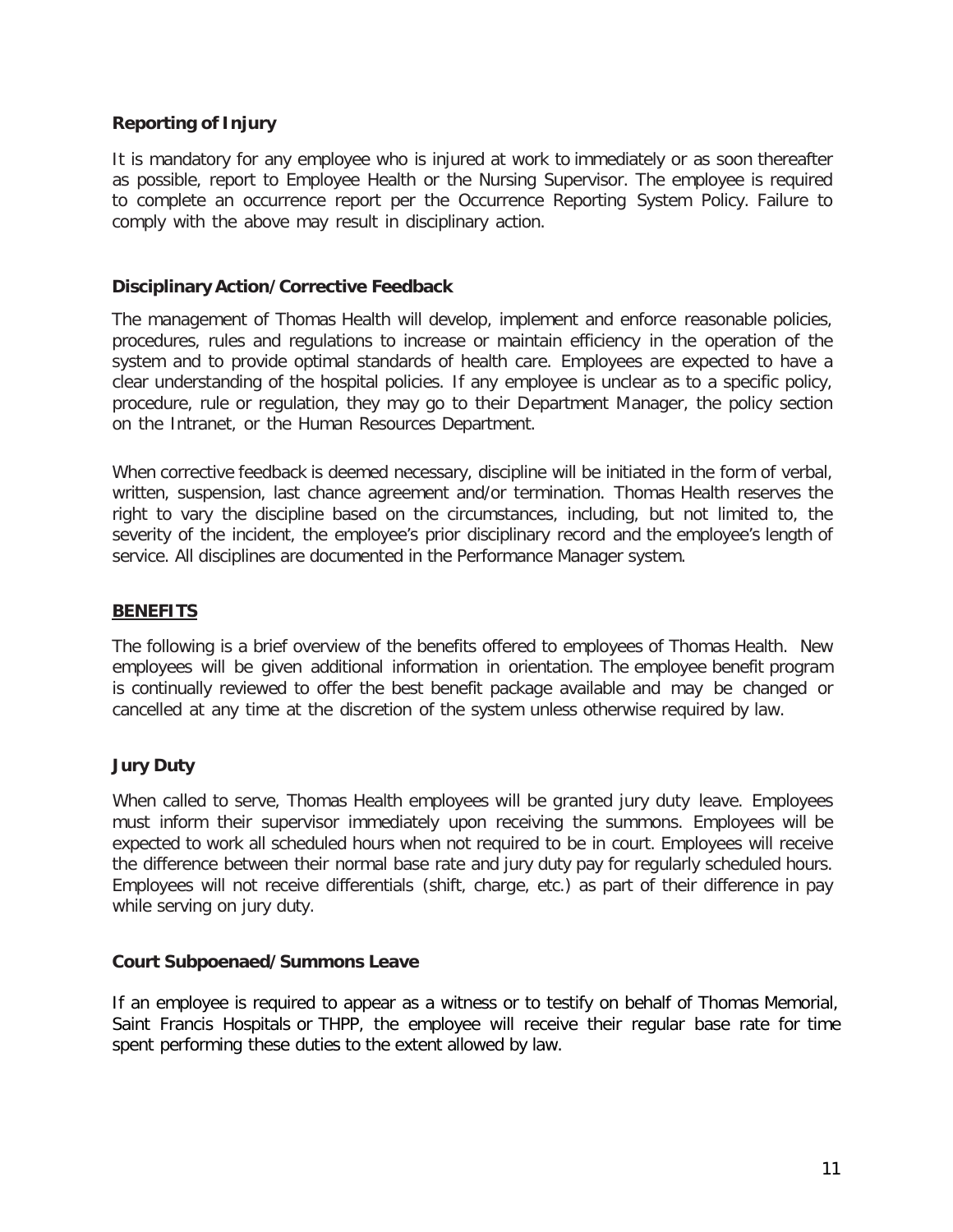If an employee is required to appear as a witness or to testify on a personal matter, the employee will be granted leave. The employee may elect to take accrued vacation. Employees must immediately inform their supervisor upon receiving the summons.

#### **Funeral/Bereavement Leave**

Full and part time employees may be granted funeral/bereavement leave for a period of up to three shifts in the event of a death of an immediate family member. Full and part time employees may be granted funeral leave for a period of one shift in the event of a death of a brother-in-law or sister-in-law.

Funeral/bereavement leave is to be taken between the date of death and up to three days after the funeral. Funeral/bereavement leave will not be granted for days in which an employee is not or would not normally be scheduled to work. Funeral/bereavement leave is paid at the employee's base rate.

**Immediate Family**: Spouse, significant other, mother, step-mother, father, step-father, foster parent, children, step-children, brother, step-brother, sister, step-sister, grandparents, grandchildren, legal guardian and the employee's son-in-law, daughter-in-law, father-in-law and mother-in-law.

#### **Insurance Benefits**

Thomas Health employees are offered a comprehensive benefit package including health, vision and dental insurance, long and short term disability, life and accidental death/dismemberment, health savings account or flexible spending accounts. Eligible full time employees will be given information on enrollment during new employee orientation or at the time they become benefit eligible. Enrollment must be timely according to your eligibility date or life event and failure to enroll in a timely manner may make you ineligible to apply for certain benefits until the next open enrollment period.

Thomas Health utilizes the ADP system for online enrollment. Open enrollment normally occurs in November for an effective date of January 1st of the upcoming calendar year.

The only time during the year that employees can make changes to their benefits is if they have a qualifying life event. Qualifying life events (marriage, birth of child, divorce, etc.) must be reported to Human Resources within 30 Days.

#### **Wellness Program**

Thomas Health employees are encouraged to maintain proper health and wellness practices. Employees participating in the wellness program may be eligible for incentives and prizes.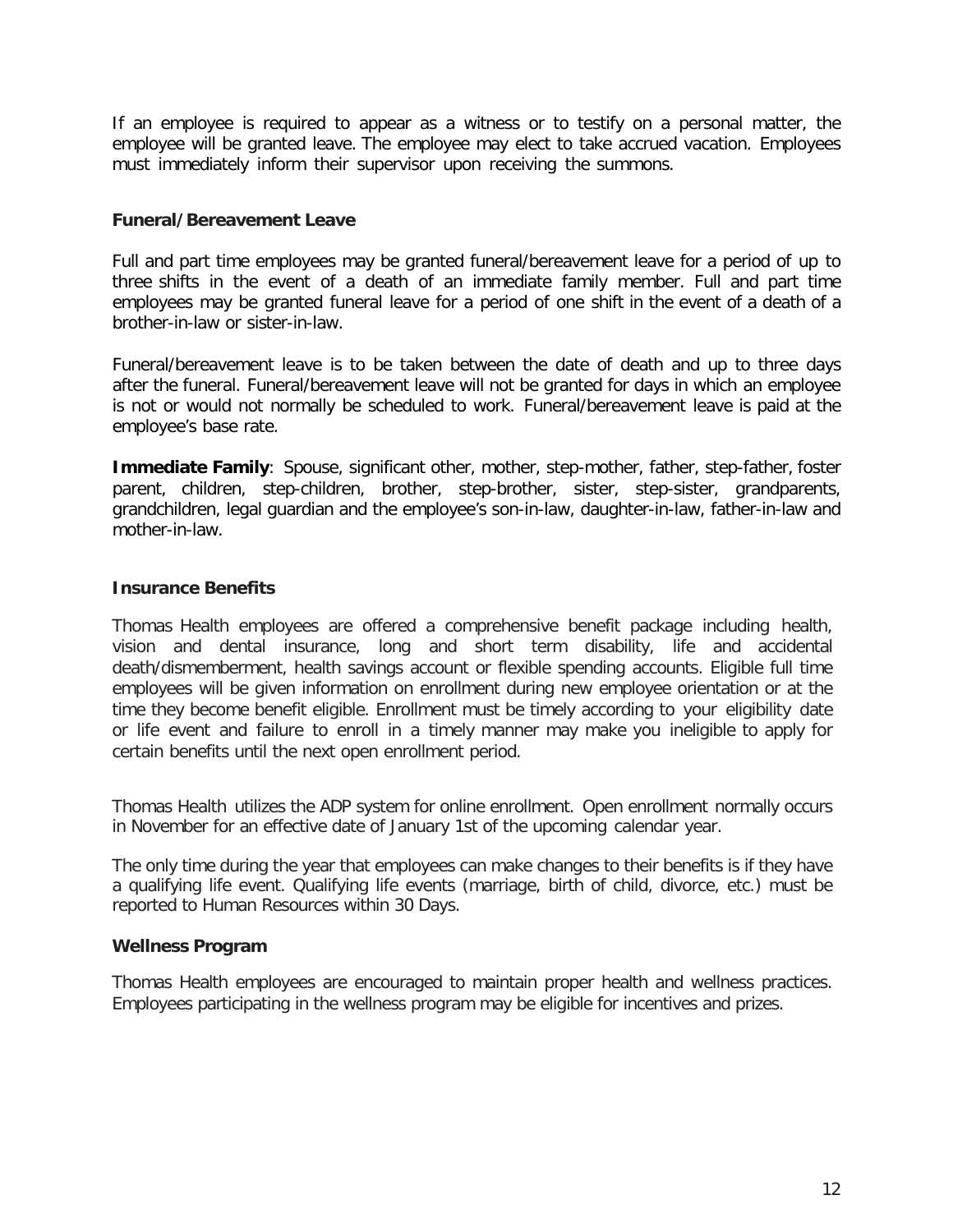# **Retirement/401k**

Thomas Health provides its employees with a way to save for their retirement. Employees age 18 and over are eligible to participate in the Thomas Health 401k Plan. You will receive 100% matching on the first 4% of your eligible compensation and an additional 50% matching on the next 2% of your eligible compensation.

# **Time Off**

Thomas Health encourages its employees to take time away from the everyday stress of their jobs. Full and part time employees at Thomas Health accrue time off as Vacation, Holiday and Sick time. Please check the policy for accrual rates in accordance with your years of service.

#### **Parking**

Thomas Health offers free parking to its employees. Saint Francis employees may utilize the parking garage across from the main entrance to the hospital and Thomas Hospital employees may park in the parking garage or on the surface lots surrounding the hospital.

# **Cafeteria**

Thomas Health offers a cafeteria for their employee's convenience. Please check with the individual hospital café for hours of operation.

#### **Wellness Center**

Thomas Health offers a Wellness Center to its employees. At Thomas Memorial Hospital the Center is located in the Medical Office Building South adjacent to the Physical Therapy Department. At St. Francis Hospital, employees are encouraged to utilize exercise equipment in the Physical Therapy Department. These areas provide exercise equipment for employees, their spouses or significant others, and their children over the age of 12 to use during nonwork time. Employees interested in utilizing the Wellness Center should check with their Physical Therapy Department for further information.

#### **Thomas Family Pharmacy**

Thomas Family Pharmacy is located inside the Division Street Lobby at Thomas Memorial Hospital. The Pharmacy is open Monday-Friday from 7am to 5pm. You can order prescription refills through an app available for your mobile device. Mail order services are also available. In addition to prescription medication, they have a selection of OTC medications and vitamins. You may contact the pharmacy at 304-414-4820 for more information.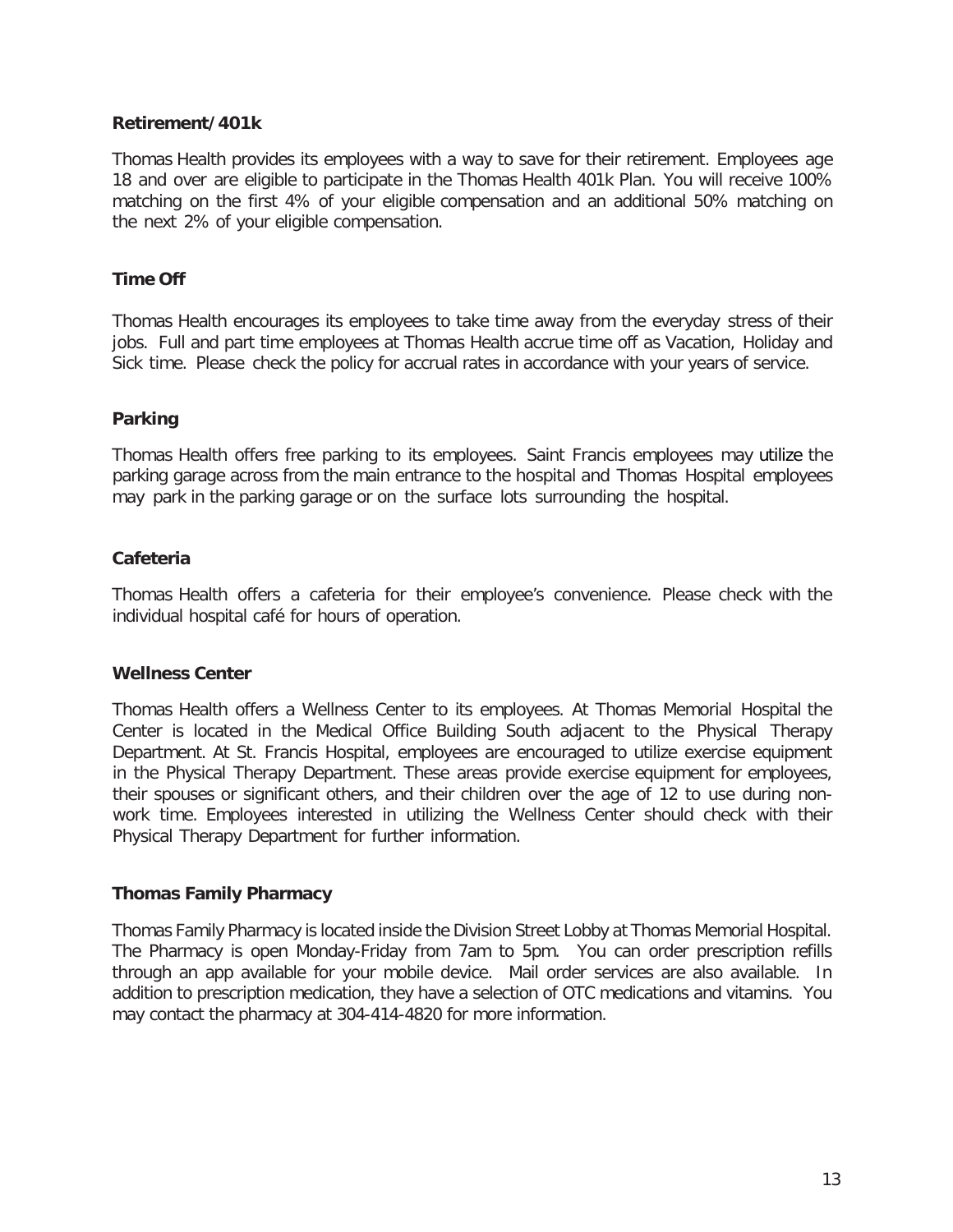### **Lockers**

Based upon the requirements of your work, you may be assigned a locker for your shift. Employees are urged not to leave valuables or money in their locker. Lockers are the property of Thomas Health and are subject to inspection when deemed necessary.

#### **Service Awards/Recognition**

Thomas Health recognizes the service and dedication of its employees with an Annual Dinner. Thomas Health has many long term employees and uses this annual opportunity to personally thank them. At this dinner, employees are honored at the five, ten, fifteen, twenty, etc. service milestones, as well as, other honored achievements.

#### **Leave of Absence**

Thomas Health will consider leaves of absence for eligible employees for medical, military, as well as reasons covered by the Family and Medical Leave Act. Employees requesting a leave of absence should refer to the Leave Of Absence Policy on the hospital intranet. All requests for a leave of absence must be submitted in writing as far in advance as possible. The completed forms are to be turned into the Human Resources Department. Each request for a leave of absence will be decided on its own merit and requires the approval of the Human Resources Department and Administration. A leave of absence will protect the employee's accrued seniority, but with the exception of leave covered under FMLA, does not necessarily guarantee continued employment.

Failure to return to work or obtain an approved extension at the expiration of an approved leave will result in discipline, up to and including termination. Falsification of a request for leave of absence will result in immediate termination of employment.

#### **PAY POLICIES**

#### **Recording Time**

All hourly employees will clock into the ADP system from their work area upon beginning work and clock out upon completion of their work. ADP will record the actual time the employee activates the system. **Employees must be physically in their department/work area and ready to work when clocking in or out.** Managers and/or designee must review and approve their employees' time each pay period. Employees who miss a clock-in are required to report it to their manager immediately. Three missed clock-in/clock outs count as an occurrence under the Attendance Control Policy. Under no circumstance may one employee clock in or out for another. Employees violating this prohibition are subject to disciplinary action, up to and including termination for all employees involved.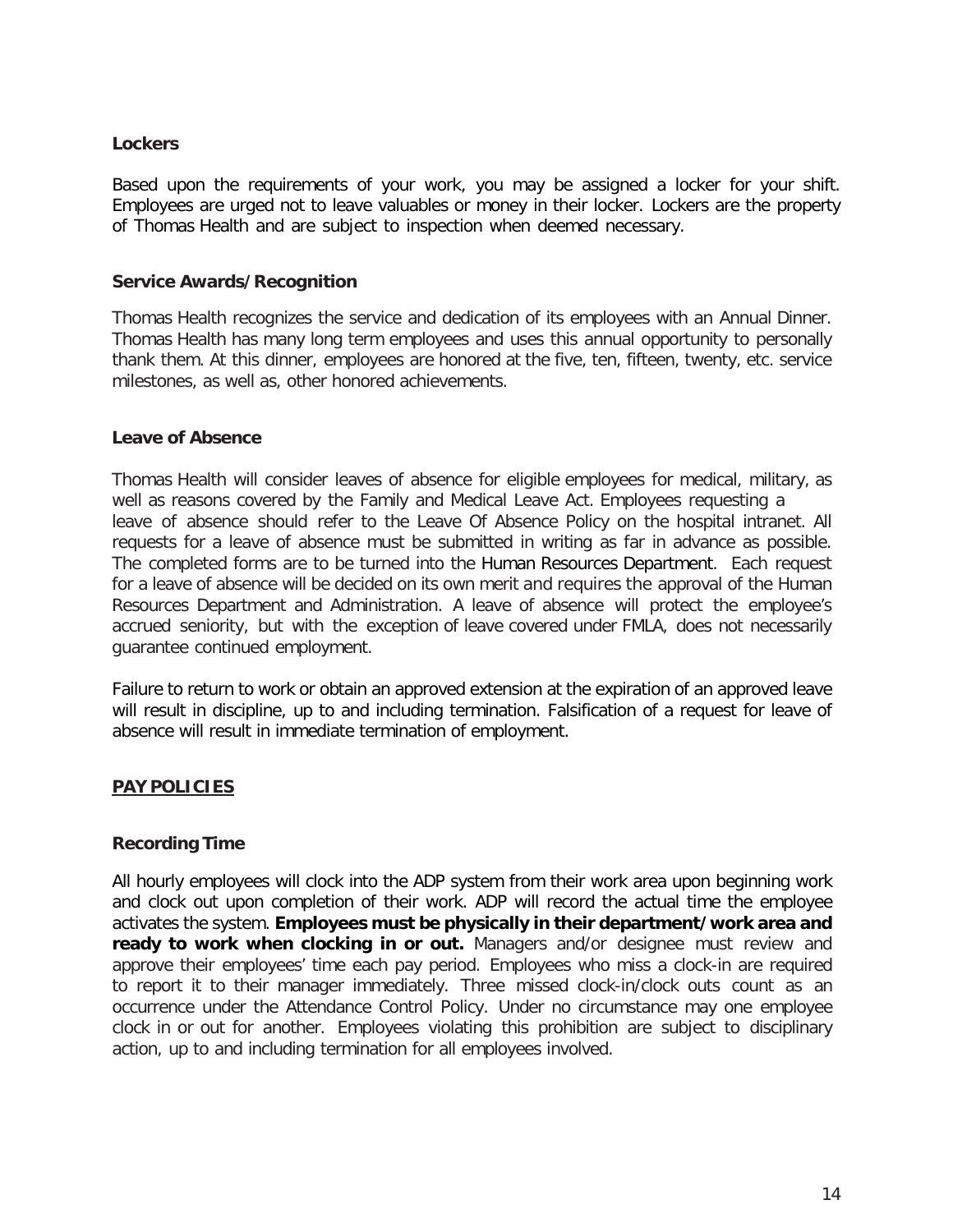Time is calculated according to the following:



# **Arriving Early/Staying Late**

Employees are responsible for following departmental directives regarding their work schedules and the hours they are expected to be at work. Employees should not arrive at work or clock in seven minutes prior to their normal start time or stay or clock out seven minutes after their normal end time without prior approval from management. Clocking in early and/or clocking out late, without prior management approval, may result in disciplinary action, up to and including termination.

# **Accuracy of Paychecks**

Employees are encouraged to review their paychecks carefully to understand and be conscious of deductions from their pay for the purpose of ensuring accuracy. An employee who believes they have been paid incorrectly should immediately discuss the matter with their department manager. If an error has occurred, the manager should contact the Payroll Department to resolve the issue. Thomas Health's intent is to pay all employees their full wages in a timely manner, and will correct all errors that are brought to the Payroll Department or Human Resources' attention.

Recovery of overpaid salary is required whether it is due to an error by the employee or the hospital, regardless of when the error is discovered. Errors in an employee's pay are generally adjusted on the next scheduled payday and the employee may be required to sign a wage payment authorization.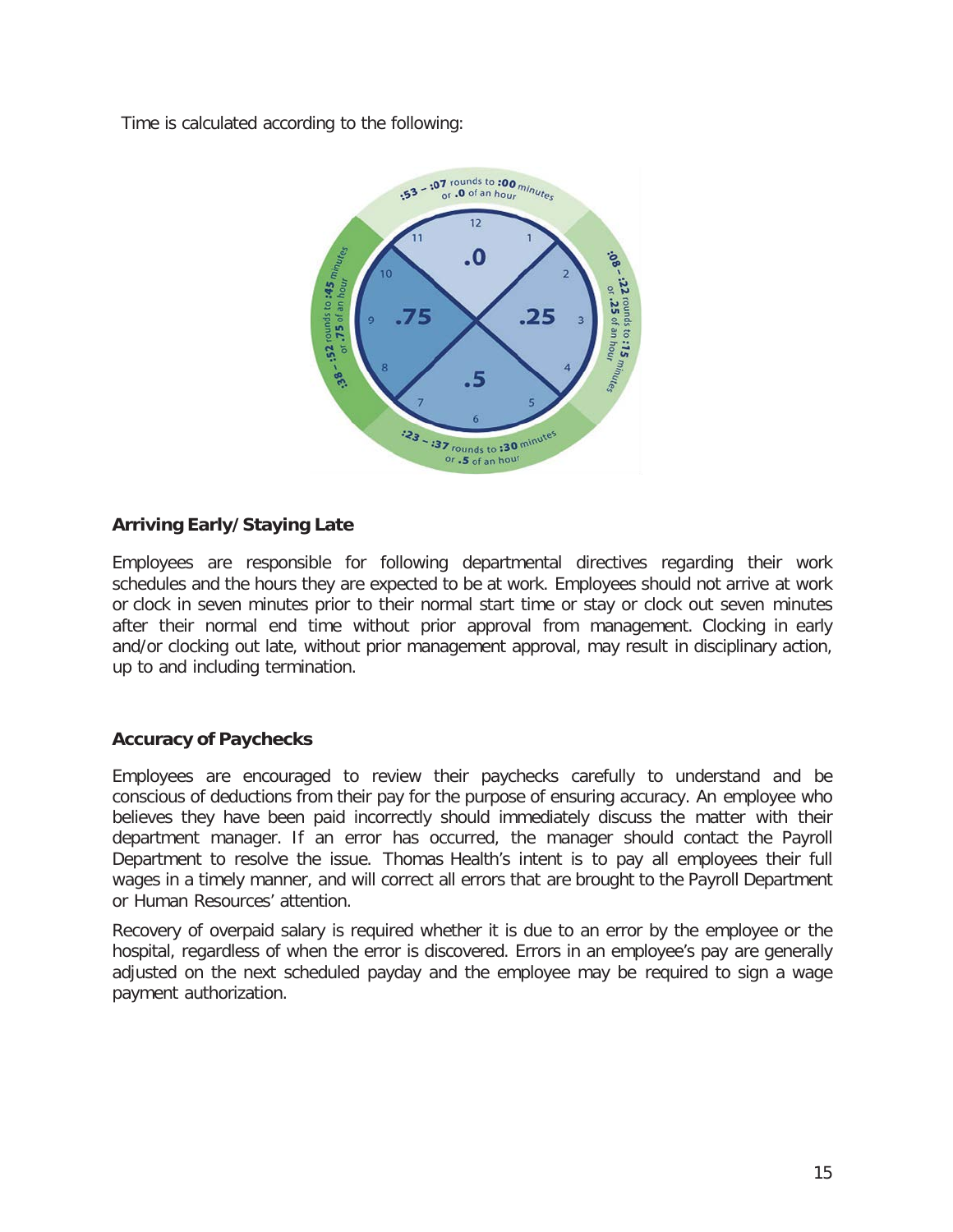# **Pay Periods/Paydays**

Thomas Health has a two week pay period. Paydays are normally every other Thursday. Employees are required to use direct deposit. Paychecks are not issued in advance of a regularly scheduled payday. Employees may not borrow against future earnings.

# **Payroll Deductions**

There are two types of payroll deductions: those required by law (Social Security, State and Federal Taxes, Garnishees, Tax Levies, Child Advocate, City Fees etc.) and those authorized by the employee (Insurance Premiums, Cafeteria, Gift Shop etc.) Federal and State laws will be followed when an employee's pay is insufficient for all deductions to be taken.

# **Overtime**

Due to the nature of hospital work, it may be necessary to work overtime. Mandatory overtime (as allowed by State and Federal laws) may be required if deemed necessary by management. Employees refusing to work mandatory overtime are subject to disciplinary action, up to and including termination. Employees are only allowed to work overtime if it is required or approved by their manager. Employees who work unauthorized overtime are subject to disciplinary action, up to and including termination.

#### **Shift Differential**

Employees working non-preferred shifts (evening and night) may be eligible for shift differential. Shift differential is only paid for actual time worked, not hours for which the employee receives compensation but does not work (vacation, sick, funeral, etc.) Certain per diem employees and exempt employees are not eligible for shift differential.

#### **Weekend Differential**

Employees working weekends may be eligible for weekend differential. Weekend differential is paid only for actual time worked. Weekend differential is not paid for hours for which the employee receives compensation but does not work (vacation, sick, funeral, etc.) Certain per diem employees and exempt employees are not eligible for weekend differential.

#### **Call Pay**

In order to effectively staff for all situations, certain employees may be required to be oncall during off-duty hours. Certain employees may be compensated for on-call and call-back hours based on the current call pay policies. An employee must have left hospital property prior to being eligible for call-back pay. Please refer to the Call Pay Policy.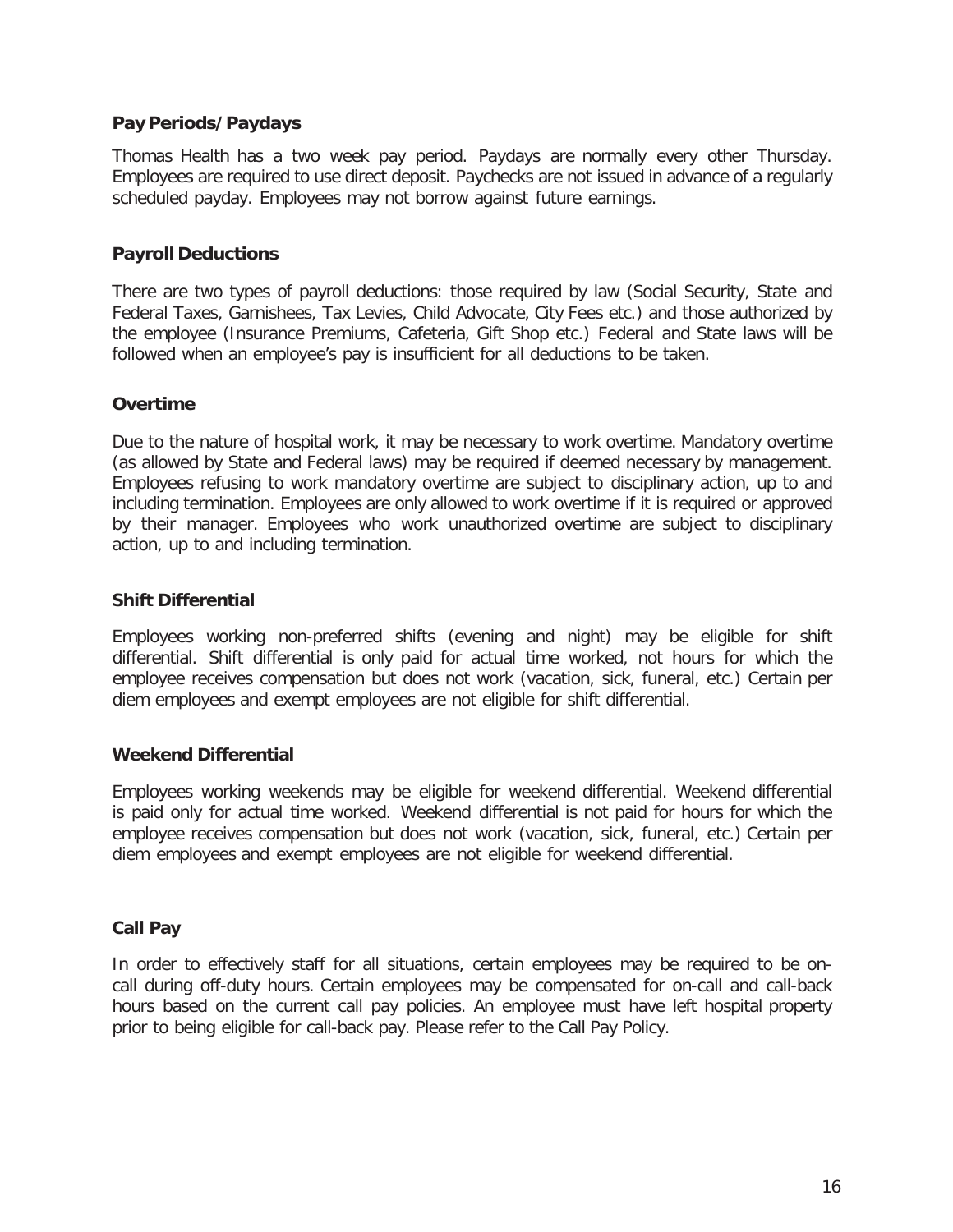### **Meal Periods**

Employees are required to take one 30 minute meal period per 8, 10 or 12 hour shift. The meal period will be within your scheduled shift and will not be considered work time or time for which you are compensated. Employees are not to work through their meal periods without approval from their Supervisor or Department Manager. In order to provide an uninterrupted meal period, employees are to leave their work areas for their meal breaks. Certain situations will require you to work through your meal break. Employees working through their meal period are to notify their Supervisor or Department Manager so that the time can be edited as compensable time. Employees must clock out in the ADP system if leaving hospital premises.

#### **Breaks**

Work load permitting, employees of Thomas Health may take two 15 minute breaks per shift. This includes smoke breaks. These breaks normally occur during the first and second half of the employee's shift and are not permitted the first two hours of their shift. These breaks are considered work time and the time lapse between leaving and returning to work may not exceed the 15 minute period. Employees found abusing this privilege and taking additional breaks will be subject to disciplinary action, up to and including termination.

# **Resignation/Notice**

Thomas Health employees are requested to give the courtesy of a two week working notice. Managers are requested to give a four week working notice. This notice gives management time to prepare for your replacement. Employees are expected to submit their resignation in writing and to work their commitment during their notice period. Sick, vacation, holidays, etc. will not be allowed during the notice period. Employees not working their notice will be marked not eligible for rehire.

# **Payment of Final Wages**

Thomas Health employees must have been employed by Thomas Health for a period of 24 continuous months to be eligible for payment of unused accumulated vacation time on the final paycheck of the employment relationship. Accrued sick time will not be paid out under any circumstances.

# **Exit Interview**

Thomas Health employees who resign or are terminated will receive a phone call and/or email from The Work Institute, an outside workforce research business. Feedback received from these exit interviews will be used to determine opportunities for improvement and ideas for retention.